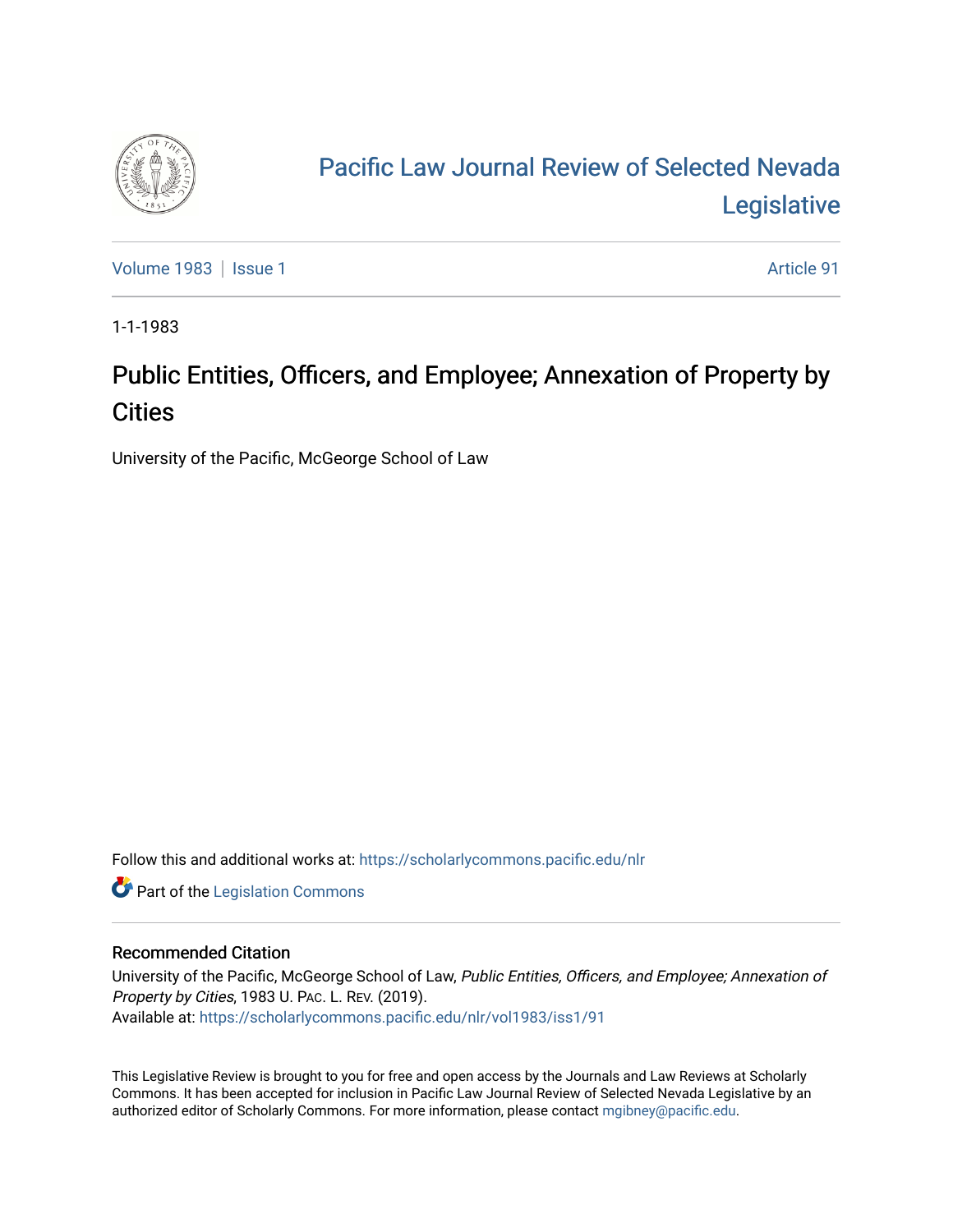## **Public Entities, Officers, and Employees; annexation of property by cities**

NEV. REV. STAT. §268.577 (repealed); §§268.580, 268.582, 268.584, 268.592, 268.596, 268.597 (amended). AB 522 (Committee on Government Affairs); 1983 STAT. Ch 300

Existing law provides that the governing body of any city in a designated county<sup>1</sup> may extend the corporate limits of the city to include territory that meets certain requirements.2 Specifically, the proposed territory may not be included within the boundaries of another *incorporated* city.<sup>3</sup> Chapter 300 expands this prohibition<sup>4</sup> by stating that the proposed territory may not be included within the boundaries of an *unincorporated* town.5

Under existing law, annexation proceedings may be initiated upon petition of the Board of County Commissioners.6 Prior law permitted cities to initiate annexation proceedings upon petition of *not less than ten percent* of the property owners<sup>7</sup> in an unincorporated area developed for urban purposes.8 With the enactment of Chapter 300, annexation proceedings may be commenced by petition of a *majority* of property owners<sup>9</sup> in the affected area.<sup>10</sup> Chapter 300 also authorizes initiation of annexation proceedings by motion of the governing body of the city itself. 11

6. */d.* §268.582 (amended by 1983 Nev. Stat. c. 300, §2, at 738).

8. 1967 Nev. Stat. c. 538, §8, at 1605 (enacting NEv. REV. STAT. §268.582) (the area must be approximately described in the petition).<br>9. NEV. REV. STAT. §268.574(3) (definition of majority of property owners).

10. */d.* §268.582 (amended by !983 Nev. Stat. c. 300, §2, at 738).

I. *See* NEV. REv. STAT. §268.570 (these provisions apply to cities in counties having a population in excess of 250,000).

<sup>2.</sup> */d.* §268.580 (requirements for annexation of territory by cities). Chapter 300 further amends existing law by requiring the annexation ordinance to *accurately describethe* external boundaries of the territory being annexed, rather than requiring that the description be made by metes and bounds. *Compare* NEv. REv. STAT. §268.596(1) (amended by 1983 Nev. Stat. c. 300, §5(1), at 739) *with* 1967 Nev. Stat. c. 538, §15(1), at 1607 (enacting NEv. REv. STAT. §268.596).

<sup>3.</sup> NEV. REV. STAT. §268.580(l)(c). 4. *Compare* NEv. REv. STAT. §268.580(l)(c) (amended by 1983 Nev. Stat. c. 300, §I, at 737) *with* 1967 Nev. Stat. c. 538, §7, at 1604 (enacting NEV. REV. STAT. §268.580).

<sup>5.</sup> NEV. REV. STAT. §268.580(1)(c) (amended by 1983 Nev. Stat. c. 300, 1(c), at 737) (the boundaries of the unincorporated town are to be determined as they existed on July I, 1983).

<sup>7.</sup> *See* County of Clark v. City of North Las Vegas, 89 Nev. 10, 13, 504 P.2d 1326, 1328 (1973) (interpreting "Ten percent of the property owners" was interpreted as being based not on the number of property owners signing the petition, but rather on the basis of total acreage and assessed valuation).

II. */d.* These statutory procedural requirements are jurisdictional prerequisites to annexation proceedings by the city. *See* County of Clark v. City of North Las Vegas, 89 Nev. 10, 12, 504 P.2d !326, 1327 (1973). Where the petitions submitted are inadequate to satisfy the statutory require-